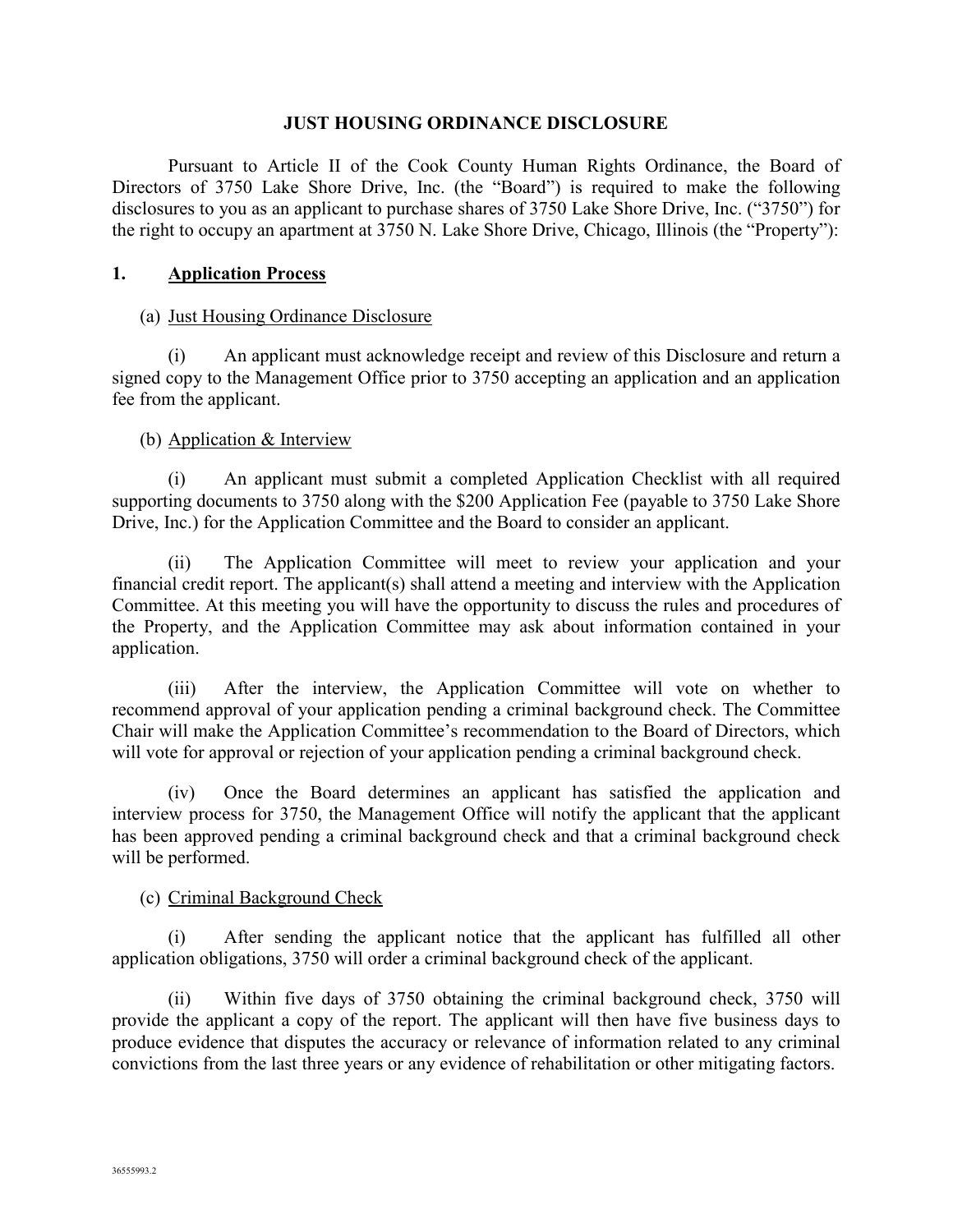(iii) Unless the Board determines that the applicant poses a demonstrable risk as defined in the Just Housing Amendment Interpretive Rules based on an applicant's criminal convictions in the previous three years, the application will be approved.

# **2. Applicant Selection Criteria**

The Board shall have the right to deny an application if the Board determines that the person is not willing or able to assume the financial and social responsibilities which the Board believes are necessary in order to be a member of 3750 and/or an occupant of the Property.

(a) Social

(i) An applicant must demonstrate to the Application Committee and the Board that the applicant will preserve and promote the cooperative ownership principles on which 3750 is founded, abide by 3750's By-Laws, Proprietary Lease and Rules and Regulations, and cooperate with other owners and occupants to maintain a high standard in living conditions at the Property.

(i) The Application Committee and the Board will consider an applicant's current living situation, employment history, business/professional references, participation in clubs/organizations and any other relevant information provided by the applicant to the Application Committee and the Board.

(ii) After both the Application Committee and the Board have approved an applicant based on all other factors and information that the applicant provides, 3750 will order a criminal background check for each applicant. The Application Committee and the Board will only consider an applicant's criminal convictions that are less than three years old.

(b) Financials

(i) An applicant who wishes to purchase an apartment at the Property must generally demonstrate sufficient cash flow over a three-year period to cover the total annual assessment and mortgage payments pertaining to that apartment after meeting all other financial commitments, such as but not limited to: credit card balances, other mortgage payments, alimony, child support, personal loans, student loans and car loans. A credit bureau report from recognized agencies, one of which must include a FICO score, is to be submitted with the application along with the completed Application Checklist.

(ii) Each applicant will be asked to furnish a complete financial statement as part of the application process including an IRS Form 4506 "Request for Copy of Tax Return" which allows 3750 to obtain copies of filed tax returns should the Application Committee deem this to be necessary. If there is a question as to the nature or existence of any asset, the Application Committee reserves the right to exclude that asset from consideration.

(iii) The total monthly debt load shall not generally exceed 30 percent of the applicant's reasonably expected gross average monthly income from all sources over the next three years. The Application Committee will take into consideration readily liquid assets and net worth in determining an applicant's qualifications.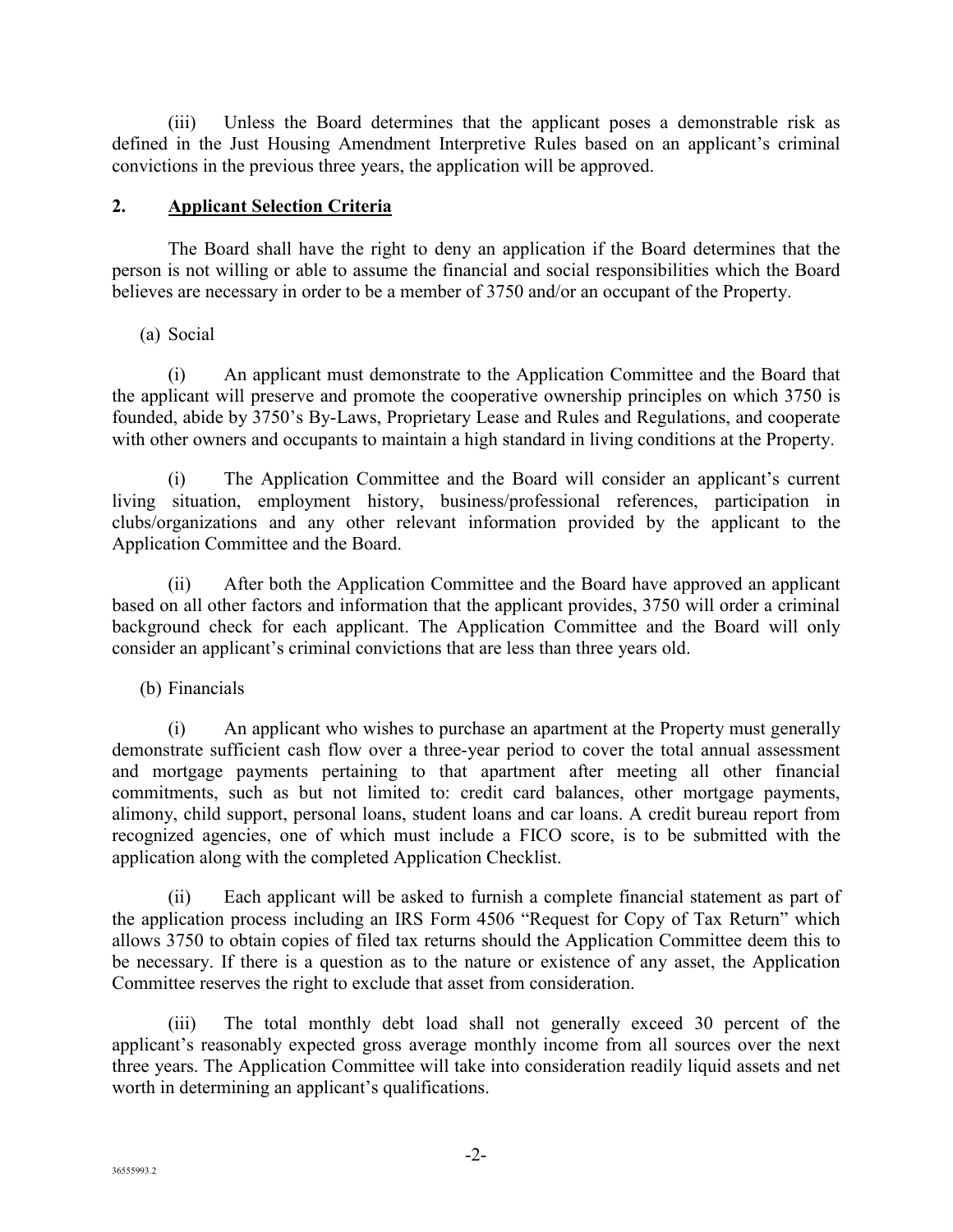## **3. Just Housing Amendment Interpretative Rules**

A copy of Part 700 of the Cook County Commission on Human Rights' procedural rules is attached and can be found here. You can also contact the Cook County Commission on Human Rights through their website, by calling 312-603-1100 or visiting their office at 69 W. Washington Street, Suite 3040, Chicago, Illinois 60602.

### **Applicant's Acknowledgement**

 I have reviewed this Just Housing Ordinance Disclosure and understand my rights under the Just Housing Amendment.

| By:   | Bv:   |
|-------|-------|
| Name: | Name: |
| Date: | Date: |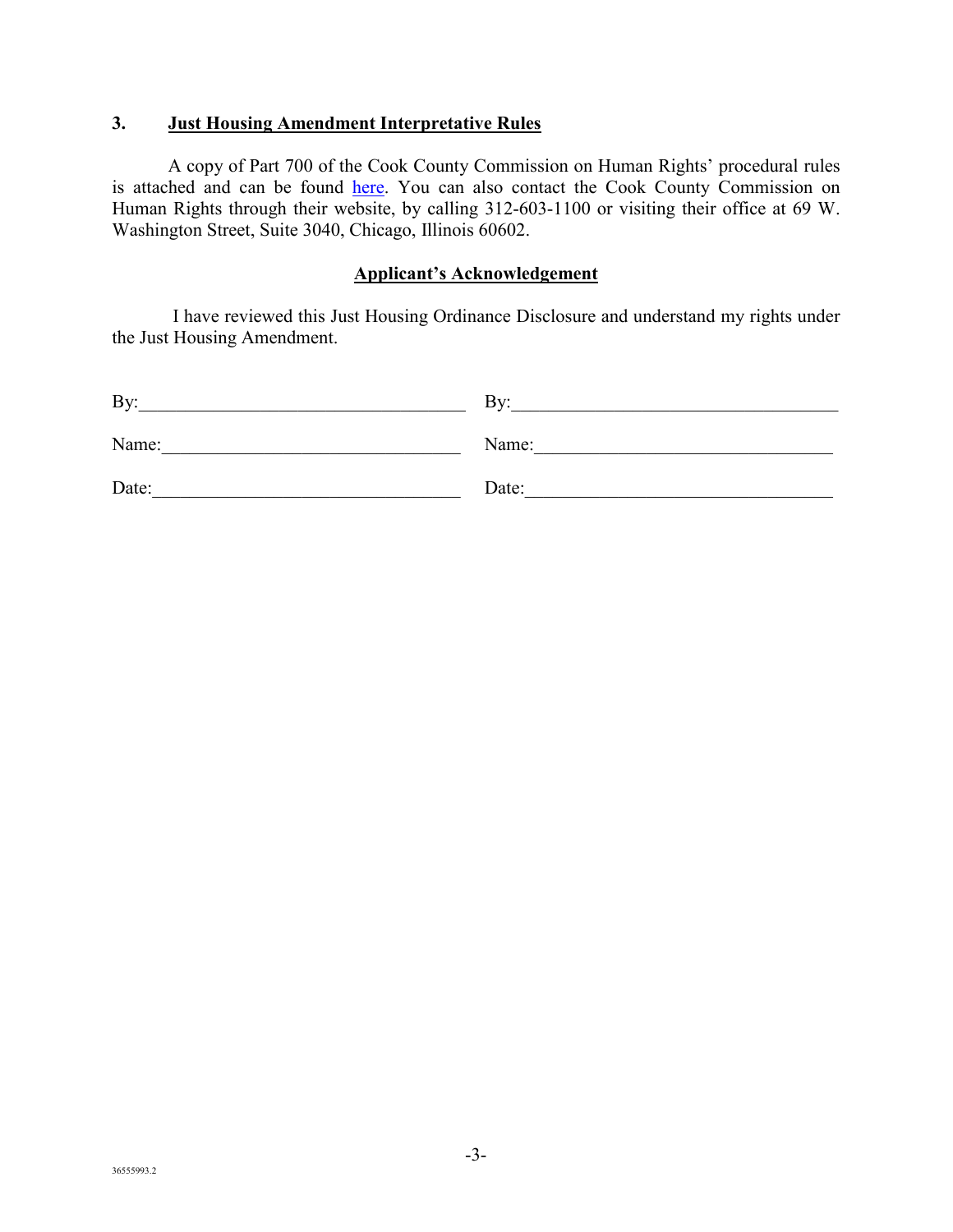#### **PART 700 JUST HOUSING AMENDMENT INTERPRETIVE RULES (ADDED 12/31/19)**

### **Section 700.100 Prohibition of Discrimination**

Article II of the Cook County Human Rights Ordinance ("Ordinance") prohibits unlawful discrimination, as defined in §42-31, against a person because of any of the following: race, color, sex, age, religion, disability, national origin, ancestry, sexual orientation, marital status, parental status, military discharge, source of income, gender identity or housing status.

Additionally, any written or unwritten housing policy or practice that discriminates against applicants based on their criminal history, as defined in § 42-38(a) of the Ordinance, is a violation of the Ordinance. Any written or unwritten housing policy or practice which discriminates against applicants based on their convictions, as defined in § 42-38(a) of the Ordinance, prior to the completion of an individualized assessment violates the Ordinance.

Nothing in this section shall be interpreted as prohibiting a housing provider from denying housing to an applicant based on their criminal conviction history when required by federal or state law.

## **SUBPART 710 AUTHORITY AND APPLICABILITY**

### **Section 710.100 Authority**

These rules are adopted in accordance with the authority vested in the Cook County Commission on Human Rights ("Commission"), pursuant to  $\S$  42-34(e)(5) and  $\S$ 42-38(c)(5)(c) of the Ordinance, to adopt rules and regulations necessary to implement the Commission's powers.

## **Section 710.110 Applicability**

These rules shall go into effect on the effective date of the Just Housing Amendment (No. 19- 2394) to the Ordinance and shall only apply to claims that arise out of actions that occur on or after the effective date of the amendments.

## **SUBPART 720 DEFINITIONS**

## **Section 720.100 Business Day**

"Business Day" means any day except any Saturday, Sunday, or any day which is a federal or State of Illinois legal holiday.

## **Section 720.120 Demonstrable Risk**

"Demonstrable risk," as referenced in § 42-38(c)(5)(c), refers to the likelihood of harm to other residents' personal safety and/or likelihood of serious damage to property. When the applicant is a person with a disability, "demonstrable risk" must be based on (a) objective evidence and (b) a conclusion that any purported risk cannot be reduced or eliminated by a reasonable accommodation.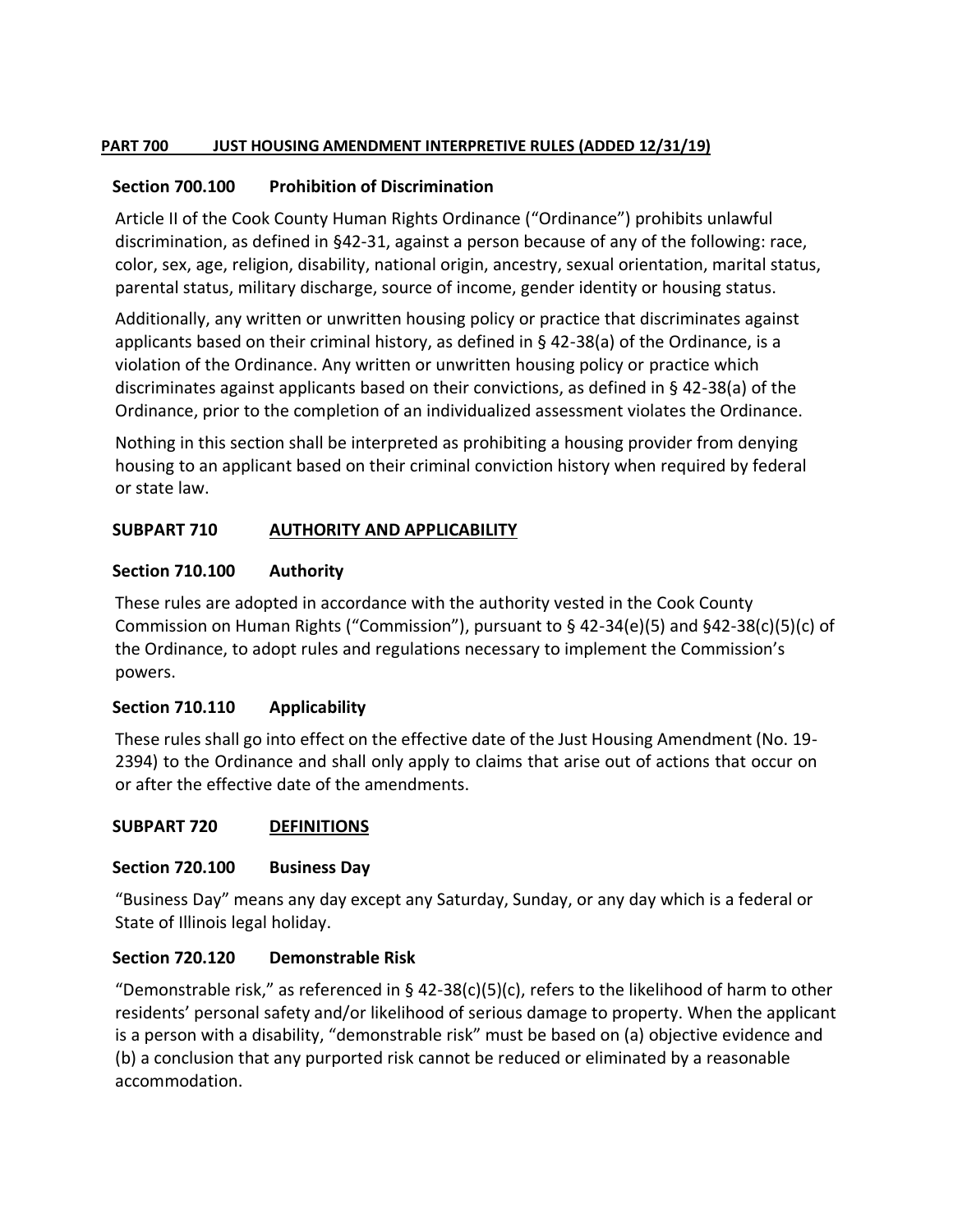# **Section 720.130 Individualized Assessment**

"Individualized Assessment," as referenced in § 42-38(a) means a process by which a person considers all factors relevant to an individual's conviction history from the previous three (3) years. An individualized assessment is not required for convictions that are more than three (3) years old. Factors that may be considered in performing the Individualized Assessment include, but are not limited to:

- (1) The nature and severity of the criminal offense and how recently it occurred;
- (2) The nature of the sentencing;
- (3) The number of the applicant's criminal convictions;
- (4) The length of time that has passed since the applicant's most recent conviction;
- (5) The age of the individual at the time the criminal offense occurred;
- (6) Evidence of rehabilitation;
- (7) The individual history as a tenant before and/or after the conviction;
- (8) Whether the criminal conviction(s) was related to or a product of the applicant'sdisability; and
- (9) If the applicant is a person with a disability, whether any reasonable accommodation could be provided to ameliorate any purported demonstrable risk.

## **Section 720.140 Relevance**

"Relevance," as referenced in § 42-38(e)(2), refers to the degree to which an individual's conviction history makes it likely that the applicant poses a demonstrable risk to the personal safety and/or property of others.

## **Section 720.150 Tenant Selection Criteria**

"Tenant selection criteria," as referenced in § 42-38(e)(2)(a), means the criteria, standards and/or policies used to evaluate whether an applicant qualifies for admission to occupancy or continued residency. The criteria, standards and/or policies concerning the applicant's conviction history from the previous three (3) years shall apply only after a housing applicant has been pre-qualified. The criteria must explain how applicants' criminal conviction history from the previous three (3) years will be evaluated to determine whether their conviction history poses a demonstrable risk to personal safety or property.

## **SUBPART 730 TWO STEP TENANT SCREENING PROCESS**

## **Section 730.100 Notice of Tenant Selection Criteria and Screening Process**

Before accepting an application fee, a housing provider must disclose to the applicant the following information:

(A) The tenant selection criteria, which describes how an applicant will be evaluated to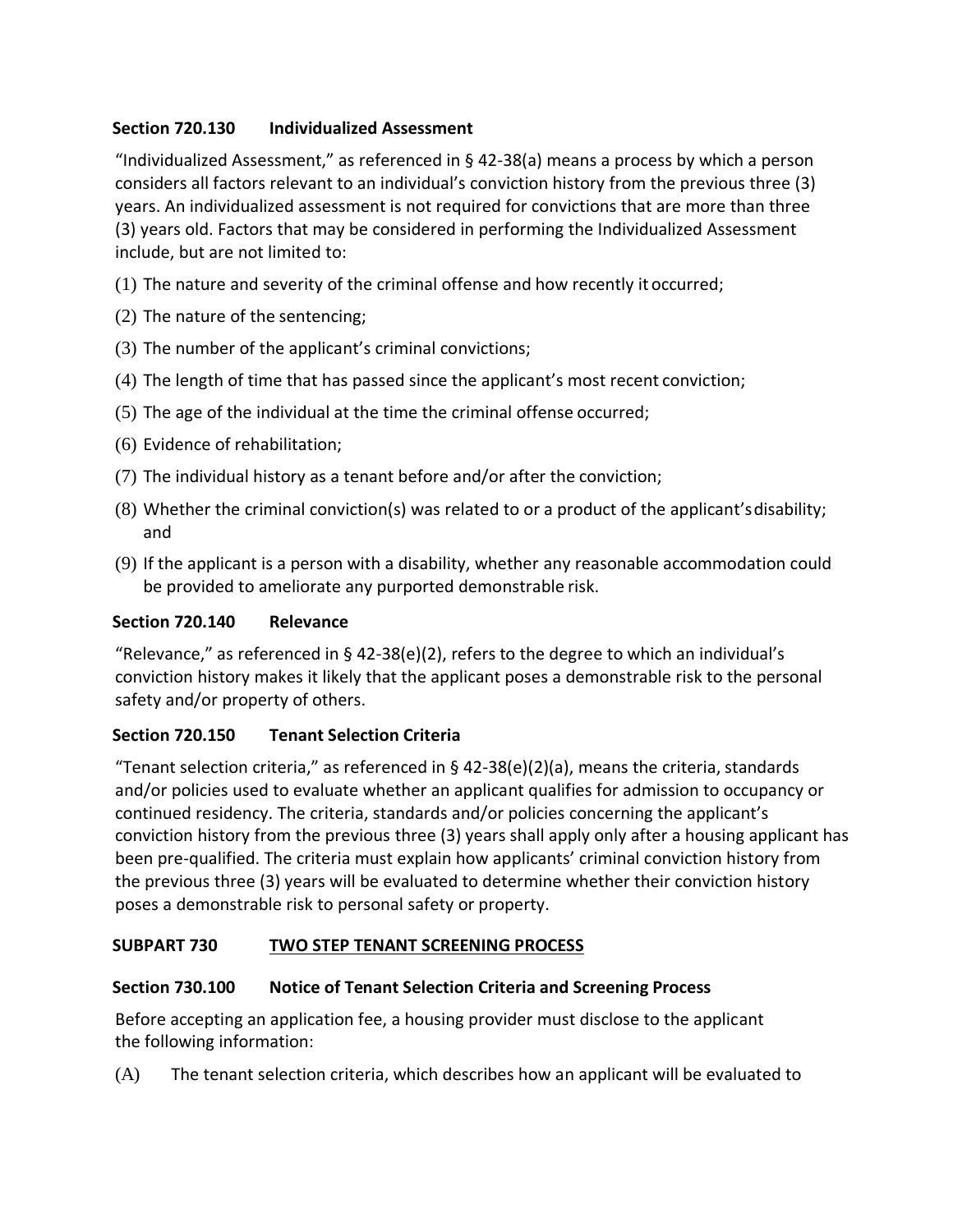determine whether to rent or lease to the applicant;

- (B) The applicant's right to provide evidence demonstrating inaccuracies within the applicant's conviction history, or evidence of rehabilitation and other mitigatingfactors as described in §740.100(B) below; and
- (C) A copy of Part 700 of the Commission's procedural rules or a link to the Commission's website, with the address and phone number of the Commission.

# **Section 730.110 Step One: Pre-Qualification**

No person shall inquire about, consider or require disclosure of criminal conviction history before the prequalification process is complete, and the housing provider has determined the applicant has satisfied all other application criteria for housing or continued occupancy.

# **Section 730.120 Notice of Pre-Qualification**

Once a housing provider determines an applicant has satisfied the pre-qualification standards for housing, the housing provider shall notify the applicant that the first step of the screening procedure has been satisfied and that a criminal background check will be performed or solicited.

# **Section 730.130 Step Two: Criminal Background Check**

After a housing provider sends the notice of pre-qualification required by Section 730.120, a housing provider may conduct a criminal background check on the prequalified applicant.

However, the housing provider may not consider any information related to the criminal convictions that are more than three (3) years old or any covered criminal history as defined in Section 42-38(a) of the Ordinance.

## **SUBPART 740 CONVICTION DISPUTE PROCESS**

## **Section 740.100 Notice**

Within five days of obtaining a background check on an applicant, the housing provider must deliver a copy of the background check to the applicant. The housing provider must complete delivery in one of the following ways: (1) in person, (2) by certified mail, or (3) by electronic communication (e.g., text, email).

## **Section 740.110 Opportunity to Dispute the Accuracy and Relevance of Convictions**

Once a housing provider complies with the requirements of Section 740.100, the applicant shall have an additional five (5) business days to produce evidence that disputes the accuracy or relevance of information related to any criminal convictions from the last three (3) years.

# **Section 740.120 Dispute Procedures and Other Applicants**

Nothing in these rules shall prevent a housing provider from approving another pre-qualified individual's housing application during the pendency of the criminal conviction dispute process.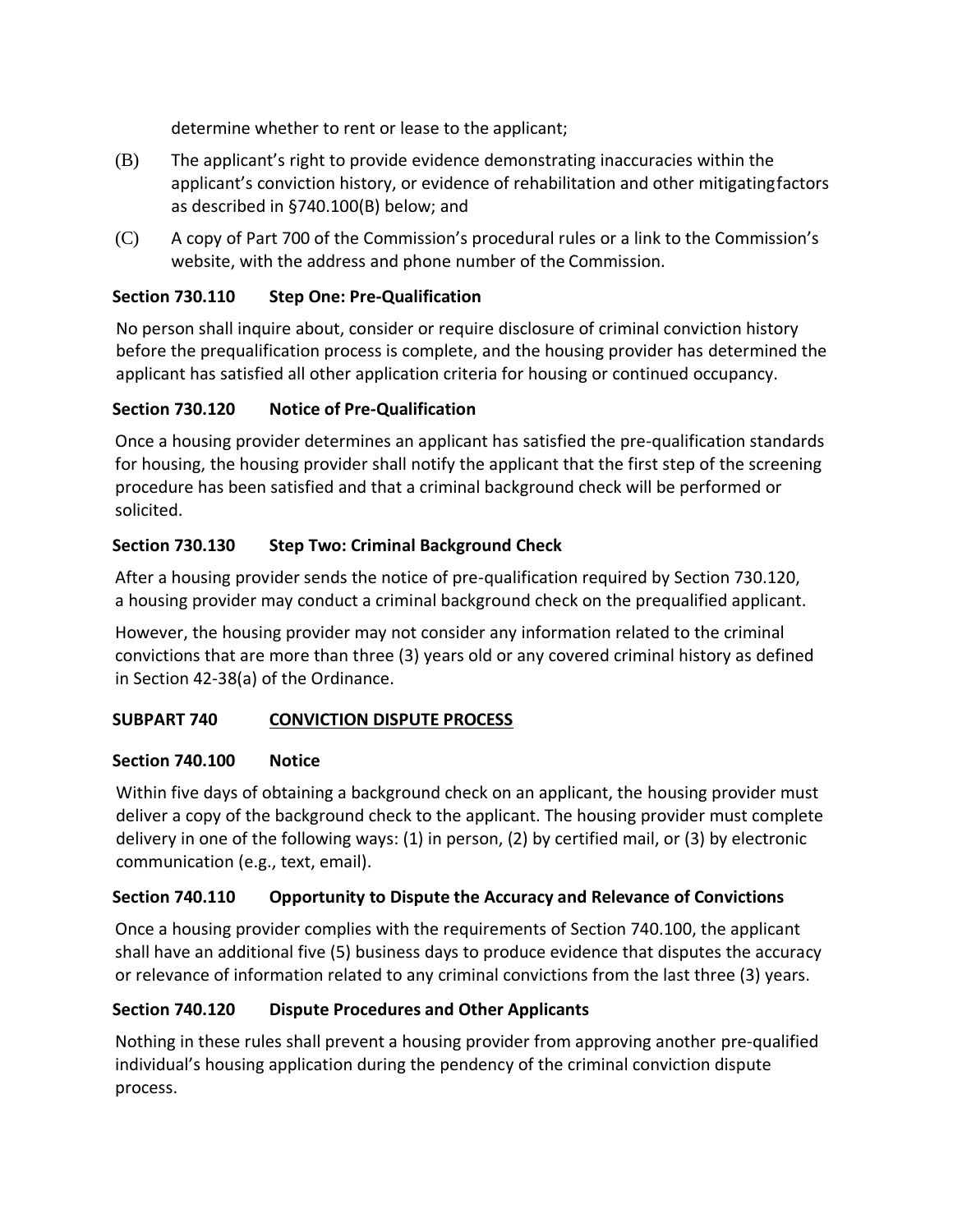### **SUBPART 750 REVIEW PROCESS**

#### **Section 750.100 General**

After giving an applicant the opportunity to dispute the accuracy and/or relevance of a conviction, a housing provider shall conduct an individualized assessment, in accordance with Sections 720.120 through 720.140. of these rules, to determine whether the individual poses a demonstrable risk. If the applicant poses a demonstrable risk, the housing provider may deny the individual housing.

#### **Section 750.110 Exceptions**

A housing provider must perform an individualized assessment prior to denying an individual housing based on criminal conviction history, except in the following circumstances:

- (A) A current sex offender registration requirement pursuant to the Sex Offender Registration Act (or similar law in another jurisdiction); and/or
- (B) A current child sex offender residency restriction.

### **Section 750.120 Prohibited Factors**

Any person conducting an individualized assessment, as defined in Section 720.130 of these rules, is prohibited from basing any adverse housing decision, in whole or in part, upon a conviction that occurred more than (3) years from the date of the housing application.

#### **SUBPART 760 NOTICE OF FINAL DECISION**

#### **Section 760.100 Decision Deadline**

A housing provider must either approve or deny an individual's housing application within three (3) business days of receipt of information from the applicant disputing or rebutting the information contained in the criminal background check.

#### **Section 760.110 Written Notice of Denial**

- (A) Any denial of admission or continued occupancy based on a conviction must be in writing and must provide the applicant an explanation of why denial based on criminal conviction is necessary to protect against a demonstrable risk of harm to personal safety and/or property.
- (B) The written denial must also contain a statement informing the housing applicant of their right to file a complaint with the Commission.

#### **Section 760.120 Confidentiality**

The housing provider must limit the use and distribution of information obtained in performing the applicant's criminal background check. The housing provider must keep any information gathered confidential and in keeping with the requirements of the Ordinance.